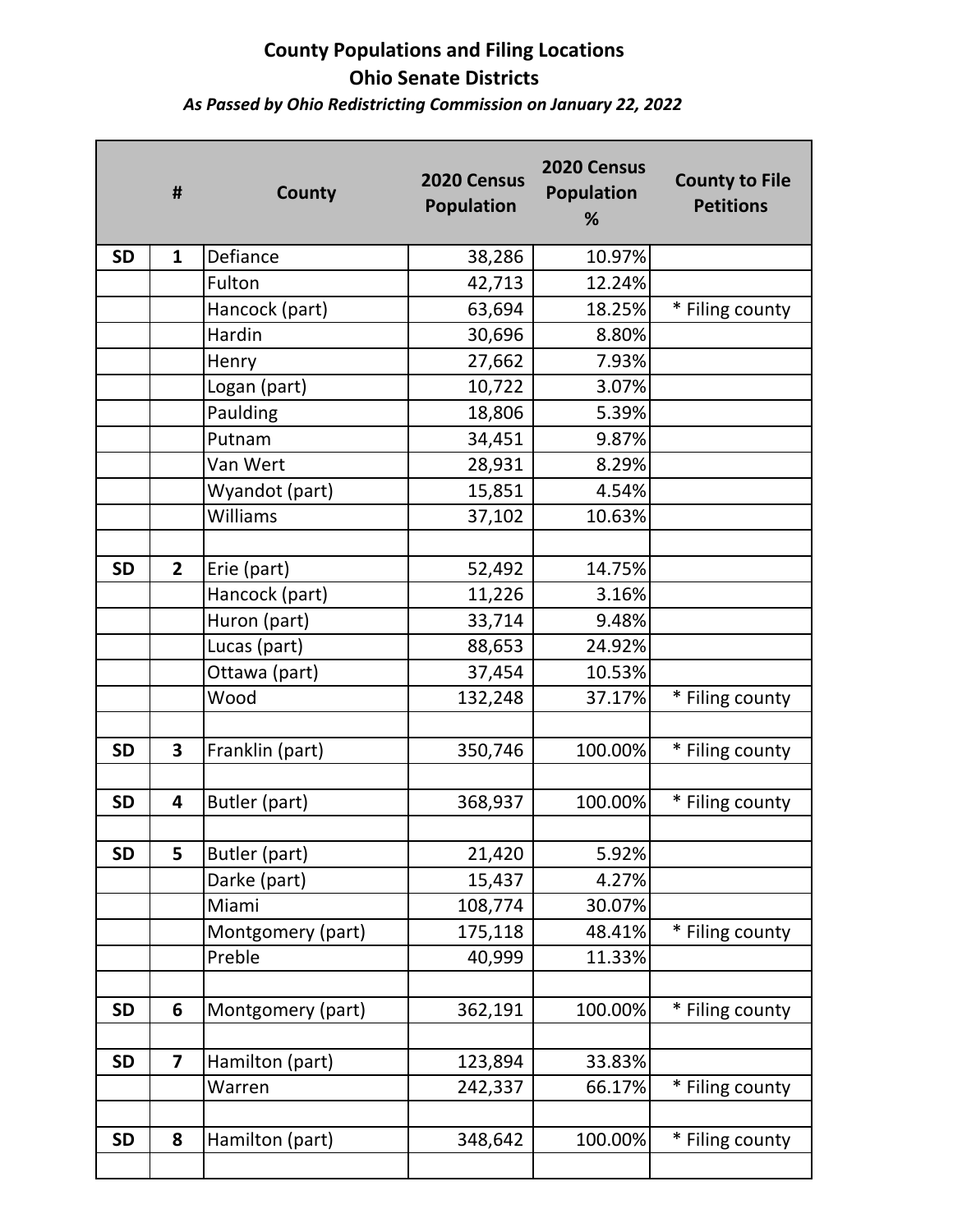## **County Populations and Filing Locations Ohio Senate Districts** *As Passed by Ohio Redistricting Commission on January 22, 2022*

|           | #  | County          | 2020 Census<br><b>Population</b> | 2020 Census<br><b>Population</b><br>% | <b>County to File</b><br><b>Petitions</b> |
|-----------|----|-----------------|----------------------------------|---------------------------------------|-------------------------------------------|
| <b>SD</b> | 9  | Hamilton (part) | 358,103                          | 100.00%                               | * Filing county                           |
|           |    |                 |                                  |                                       |                                           |
| <b>SD</b> | 10 | Clark           | 136,001                          | 39.10%                                |                                           |
|           |    | Greene          | 167,966                          | 48.30%                                | * Filing county                           |
|           |    | Madison         | 43,824                           | 12.60%                                |                                           |
|           |    |                 |                                  |                                       |                                           |
| <b>SD</b> | 11 | Lucas (part)    | 342,626                          | 100.00%                               | * Filing county                           |
|           |    |                 |                                  |                                       |                                           |
| <b>SD</b> | 12 | Allen           | 102,206                          | 29.20%                                | * Filing county                           |
|           |    | Auglaize        | 46,422                           | 13.26%                                |                                           |
|           |    | Champaign       | 38,714                           | 11.06%                                |                                           |
|           |    | Darke (part)    | 36,444                           | 10.41%                                |                                           |
|           |    | Logan (part)    | 35,428                           | 10.12%                                |                                           |
|           |    | Mercer          | 42,528                           | 12.15%                                |                                           |
|           |    | Shelby          | 48,230                           | 13.78%                                |                                           |
|           |    |                 |                                  |                                       |                                           |
| <b>SD</b> | 13 | Erie            | 23,130                           | 6.41%                                 |                                           |
|           |    | Huron           | 24,851                           | 6.88%                                 |                                           |
|           |    | Lorain          | 312,964                          | 86.71%                                | * Filing county                           |
|           |    |                 |                                  |                                       |                                           |
| <b>SD</b> | 14 | Adams           | 27,477                           | 7.77%                                 |                                           |
|           |    | <b>Brown</b>    | 43,676                           | 12.35%                                |                                           |
|           |    | Clermont        | 208,601                          | 58.97%                                | * Filing county                           |
|           |    | Scioto          | 74,008                           | 20.92%                                |                                           |
|           |    |                 |                                  |                                       |                                           |
| <b>SD</b> | 15 | Franklin (part) | 340,784                          | 100.00%                               | * Filing county                           |
|           |    |                 |                                  |                                       |                                           |
| <b>SD</b> | 16 | Franklin (part) | 284,349                          | 80.91%                                | * Filing county                           |
|           |    | Union           | 62,784                           | 19.09%                                |                                           |
|           |    |                 |                                  |                                       |                                           |
| <b>SD</b> | 17 | Clinton         | 42,018                           | 11.96%                                |                                           |
|           |    | Fayette         | 28,951                           | 8.24%                                 |                                           |
|           |    | Gallia          | 29,220                           | 8.32%                                 |                                           |
|           |    | Highland        | 43,317                           | 12.33%                                |                                           |
|           |    | Jackson         | 32,653                           | 9.29%                                 |                                           |
|           |    | Lawrence        | 58,240                           | 16.57%                                |                                           |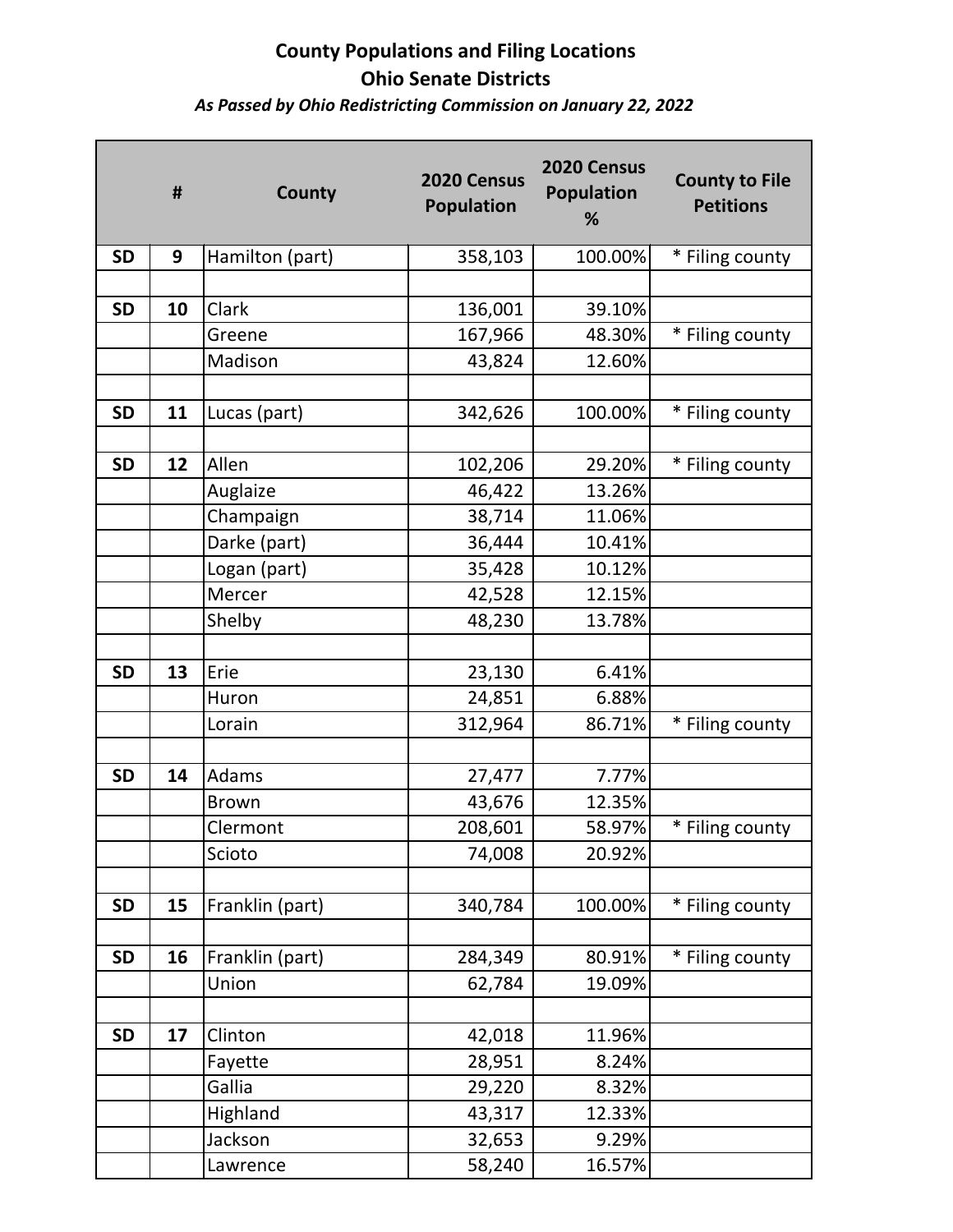## **County Populations and Filing Locations Ohio Senate Districts** *As Passed by Ohio Redistricting Commission on January 22, 2022*

|           | #  | County          | 2020 Census<br><b>Population</b> | 2020 Census<br><b>Population</b><br>% | <b>County to File</b><br><b>Petitions</b> |
|-----------|----|-----------------|----------------------------------|---------------------------------------|-------------------------------------------|
|           |    | Pike            | 27,088                           | 7.71%                                 |                                           |
|           |    | Ross            | 77,093                           | 21.94%                                | * Filing county                           |
|           |    | Vinton          | 12,800                           | 3.64%                                 |                                           |
|           |    |                 |                                  |                                       |                                           |
| <b>SD</b> | 18 | Ashtabula       | 97,574                           | 26.07%                                |                                           |
|           |    | Geauga (part)   | 44,060                           | 11.77%                                |                                           |
|           |    | Lake            | 232,603                          | 62.15%                                | * Filing county                           |
|           |    |                 |                                  |                                       |                                           |
| <b>SD</b> | 19 | Delaware        | 214,124                          | 62.72%                                | * Filing county                           |
|           |    | Holmes (part)   | 29,600                           | 8.67%                                 |                                           |
|           |    | Knox            | 62,721                           | 18.37%                                |                                           |
|           |    | Morrow          | 34,950                           | 10.24%                                |                                           |
|           |    |                 |                                  |                                       |                                           |
| <b>SD</b> | 20 | Fairfield       | 158,921                          | 43.26%                                | * Filing county                           |
|           |    | Hocking         | 28,050                           | 7.64%                                 |                                           |
|           |    | Perry           | 35,408                           | 9.64%                                 |                                           |
|           |    | Pickaway        | 58,539                           | 15.94%                                |                                           |
|           |    | Muskingum       | 86,410                           | 23.52%                                |                                           |
|           |    |                 |                                  |                                       |                                           |
| <b>SD</b> | 21 | Cuyahoga (part) | 372,824                          | 100.00%                               | * Filing county                           |
|           |    |                 |                                  |                                       |                                           |
| <b>SD</b> | 22 | Ashland         | 52,447                           | 14.91%                                |                                           |
|           |    | Medina          | 182,470                          | 51.87%                                | * Filing county                           |
|           |    | Wayne           | 116,894                          | 33.23%                                |                                           |
|           |    |                 |                                  |                                       |                                           |
| <b>SD</b> | 23 | Cuyahoga (part) | 374,941                          | 100.00%                               | * Filing county                           |
|           |    |                 |                                  |                                       |                                           |
| <b>SD</b> | 24 | Cuyahoga (part) | 367,945                          | 100.00%                               | * Filing county                           |
|           |    |                 |                                  |                                       |                                           |
|           |    |                 |                                  |                                       |                                           |
| <b>SD</b> | 25 | Franklin (part) | 347,928                          | 100.00%                               | * Filing county                           |
|           |    |                 |                                  |                                       |                                           |
| <b>SD</b> | 26 | Crawford        | 42,025                           | 11.83%                                |                                           |
|           |    | Marion          | 65,359                           | 18.40%                                |                                           |
|           |    | Ottawa (part)   | 2,910                            | 0.82%                                 |                                           |
|           |    | Richland        | 124,936                          | 35.17%                                | * Filing county                           |